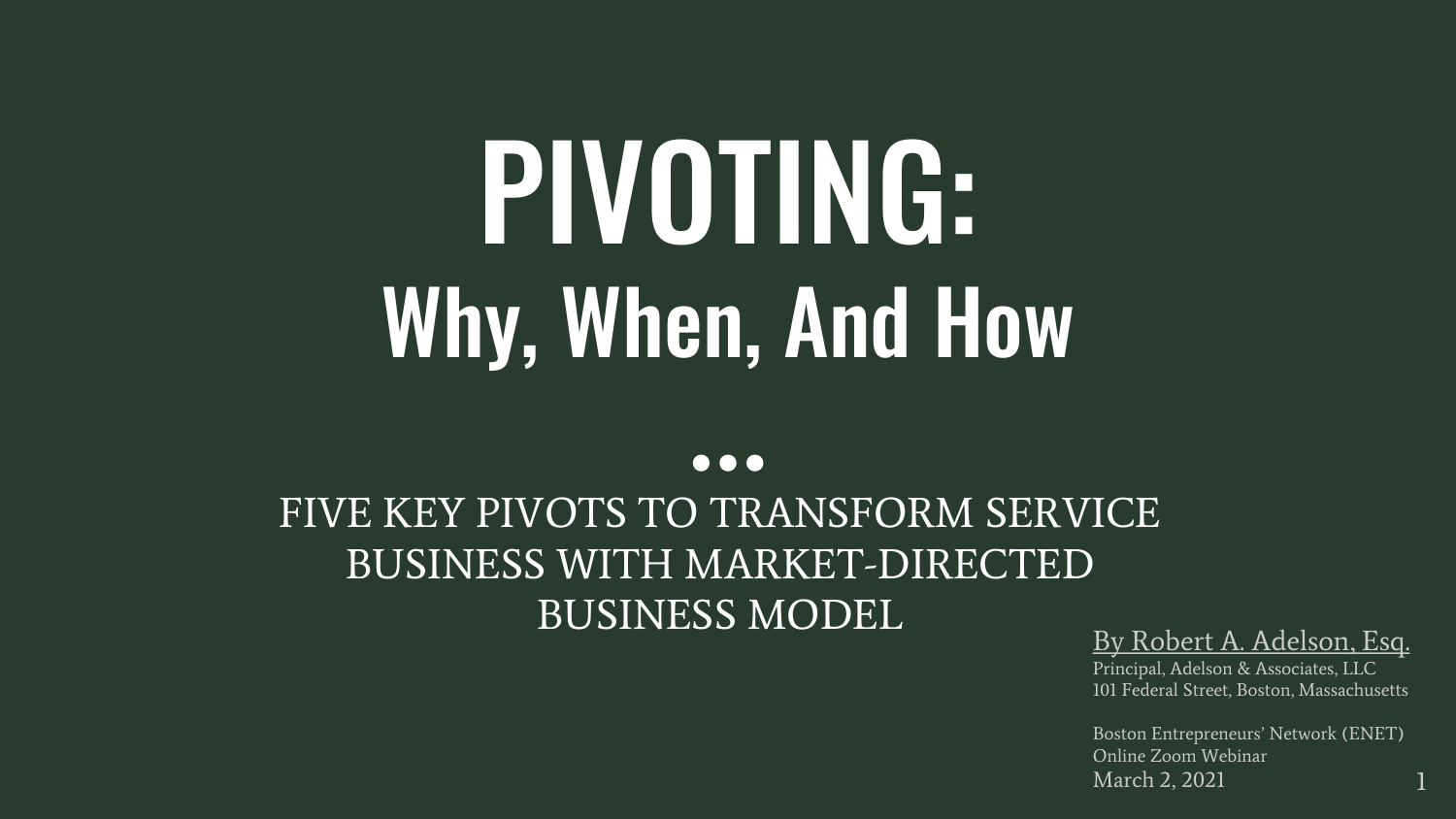#### Robert A. Adelson Executive Employment Attorney

#### Furthering and Protecting the Interests of Business Leaders

The Speaker and Webinar Moderator. Source: <https://robadelson.wordpress.com/>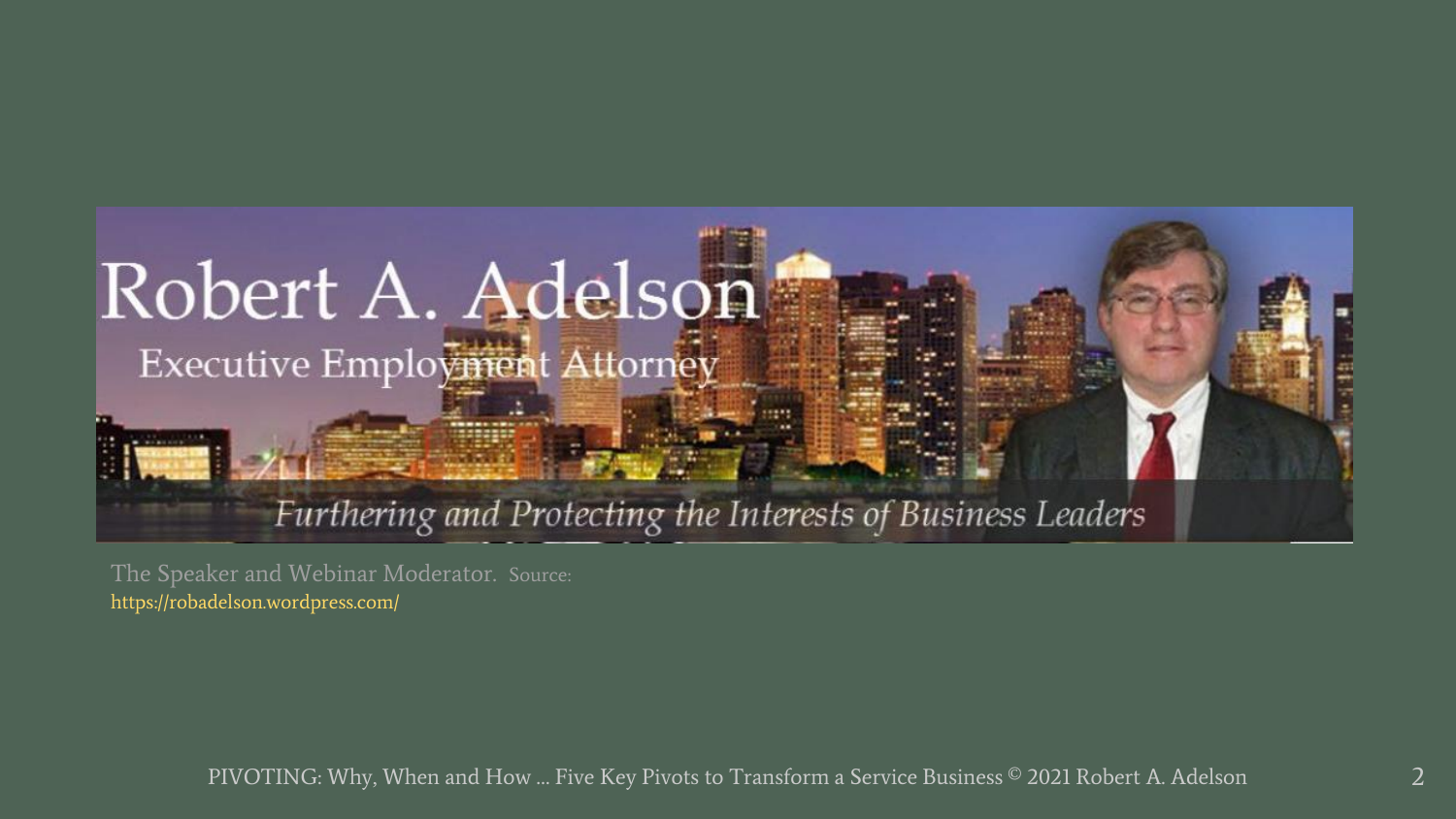### Robert Adelson: Business, Tax, Employment Attorney

#### Education & Experience

- Northwestern Law School, *Law Review*, NYU, LLM in Taxation
- Corporate Attorney, Associate at Wall St. & Park Ave. NYC mega law firms
- Partner at Medium and Small Boston firms before founding his law firm

#### Clients: Founders, Start-ups & Early Stage companies

- Formation, Funding, Contracts, Employment, Trademarks/IP, M&A
- Boston Entrepreneurs Network, Chair, 2009-2019; Moderator/ speaker 20+ ENET meetings since 2000; IEEE-USA Professional Achievement Award, 2016

#### Clients: VPs, C-level & Senior Executives and Consultants

- Job Offers, Equity, Executive Compensation, Retention, Severance, Non-competes
- Website: www.executiveemploymentattorney.com
- 30+ published articles in CEOWorld magazine http://ceoworld.biz/author/robert-adelson/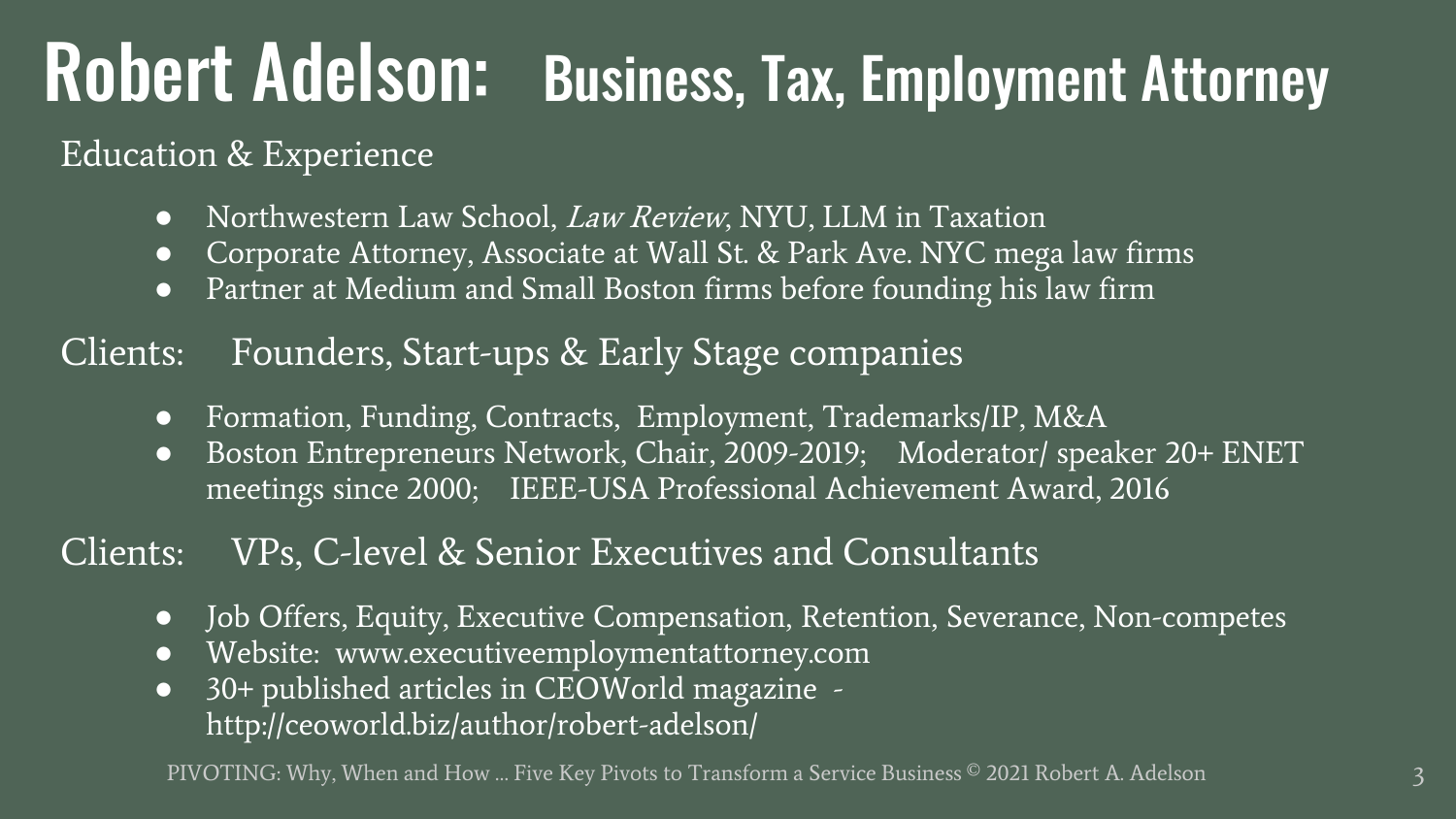### PIVOT #1: REMAKING WHO YOU ARE



1939 . Source - [https://flixchatter.net/tag/best-movie-quotes-by-women](https://flixchatter.net/tag/best-movie-quotes-by-women/)[/](https://flixchatter.net/tag/best-movie-quotes-by-women/)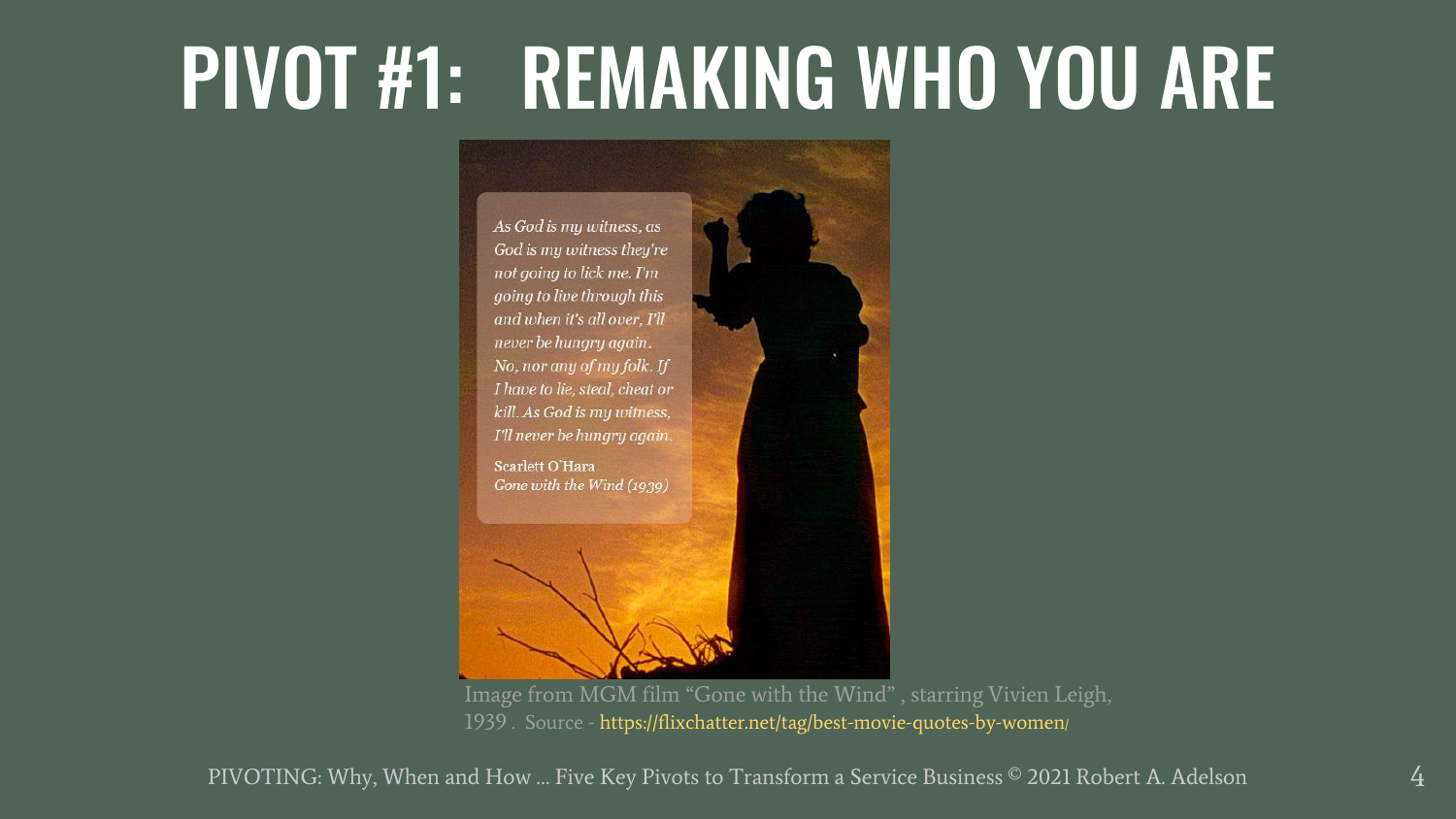### PIVOT #1: REMAKING WHO YOU ARE

#### Changing yourself from

- A Service Provider alone
- Your entire focus on satisfying the owners and the needs of their clients

- Being the "Rainmaker" with your own clientele
- Doing the work of your clients but also assigning work of your clients to others
- Devoting significant time to marketing and sales to build your own "book of business" – working for yourself and growth of your business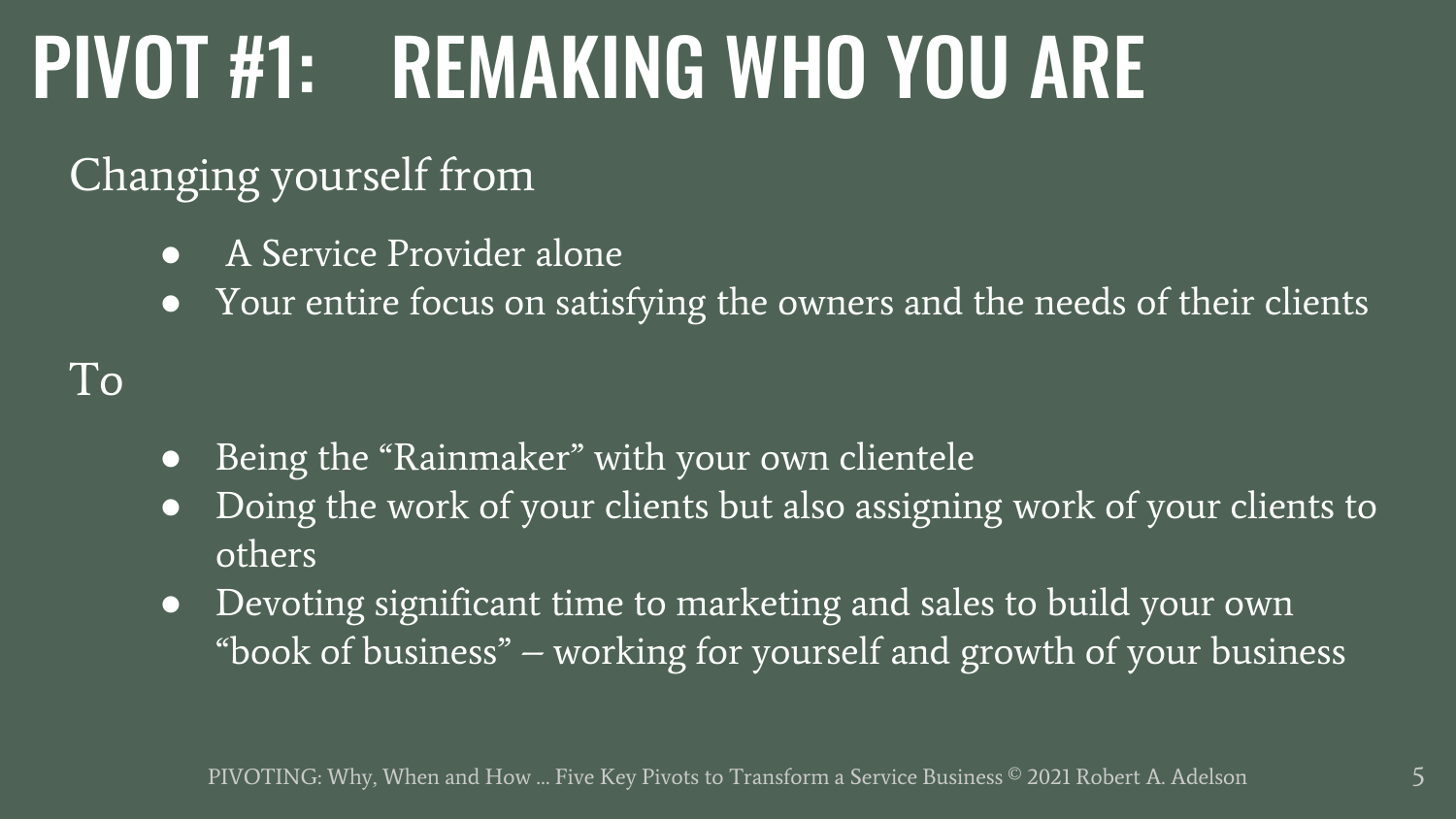### PIVOT #2: CHANGE TARGET & BUSINESS MODEL - I



Image from Republic Pictures film "the Quiet Man", starring John Wayne, 1952 . Source - <https://www.blu-ray.com/movies/The-Quiet-Man-Blu-ray/58675/>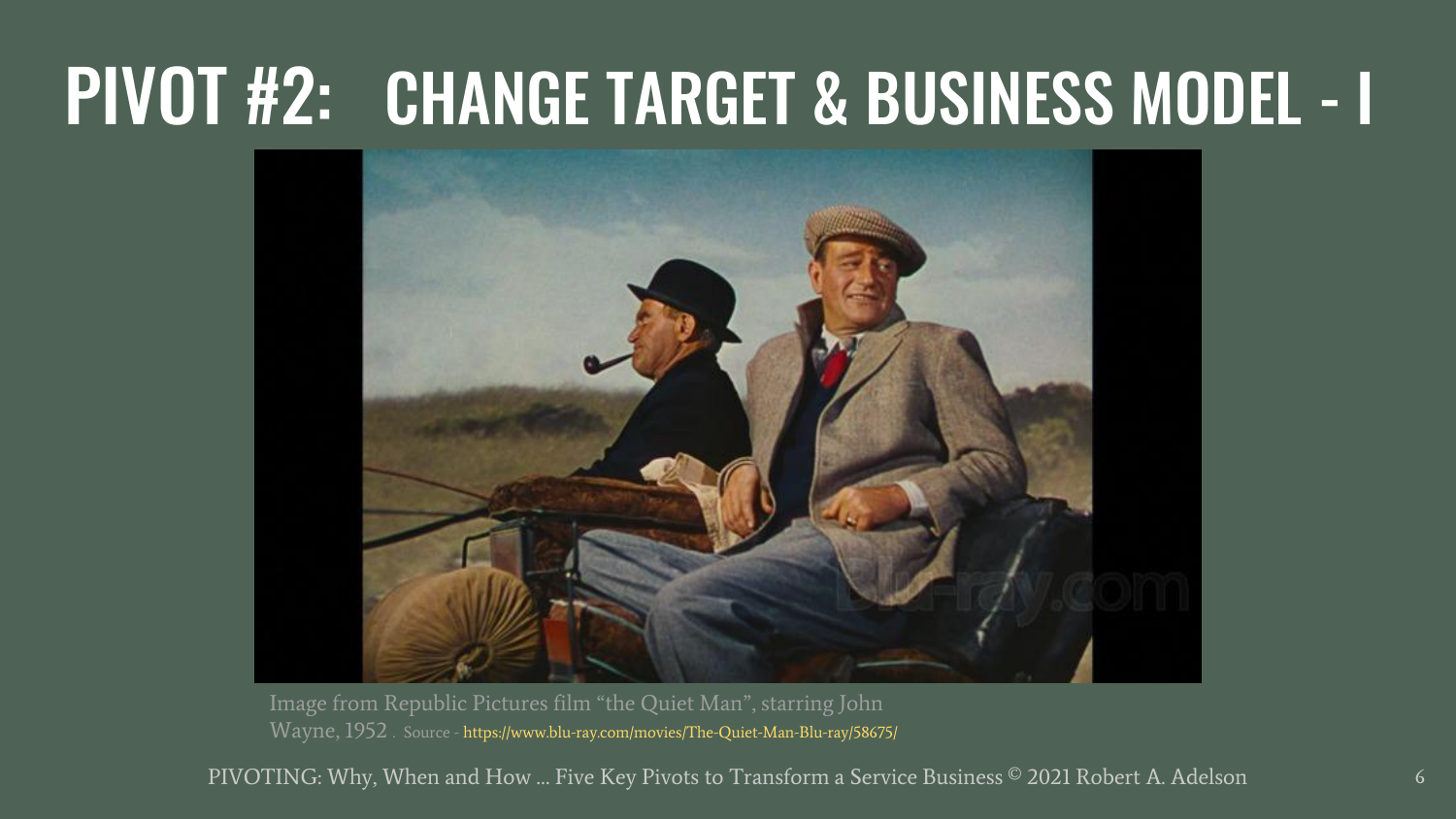### PIVOT #2: CHANGE TARGET & BUSINESS MODEL - I

Changing the Client Targets and Business Model to gain their patronage from -

- Competing for big company clients
- Appeal based on offering lower prices

- Competing for small startup company clients
- With a value proposition based on Higher level of service for similar price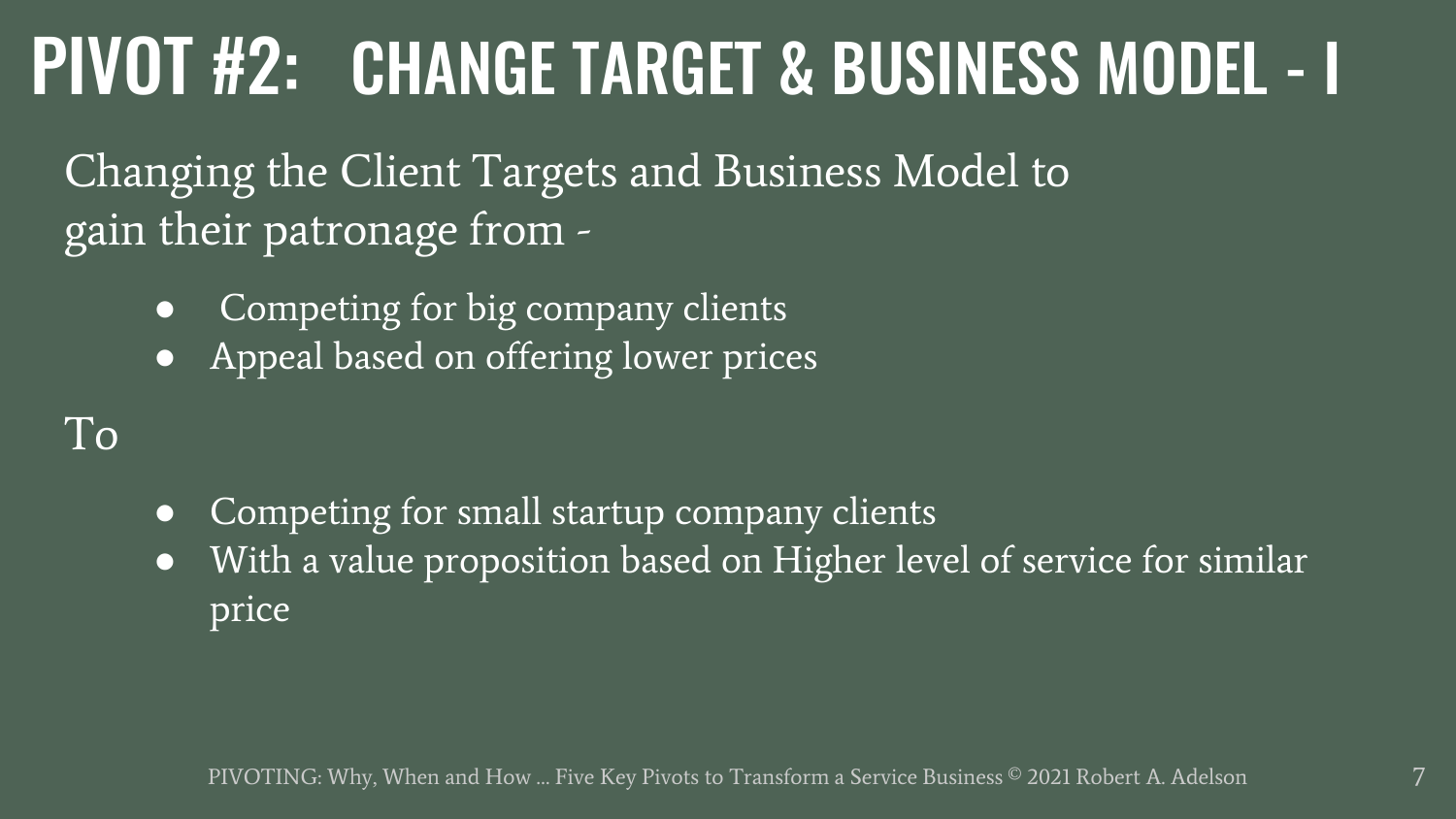### PIVOT #3: MARKET WHERE THE CLIENTS ARE – I



PIVOTING: Why, When and How … Five Key Pivots to Transform a Service Business © 2021 Robert A. Adelson Nanjiani, 2019 . Source - [https://www.hollywoodreporter.com/review/silicon-valley](https://www.hollywoodreporter.com/review/silicon-valley-review-1250092)review-1250092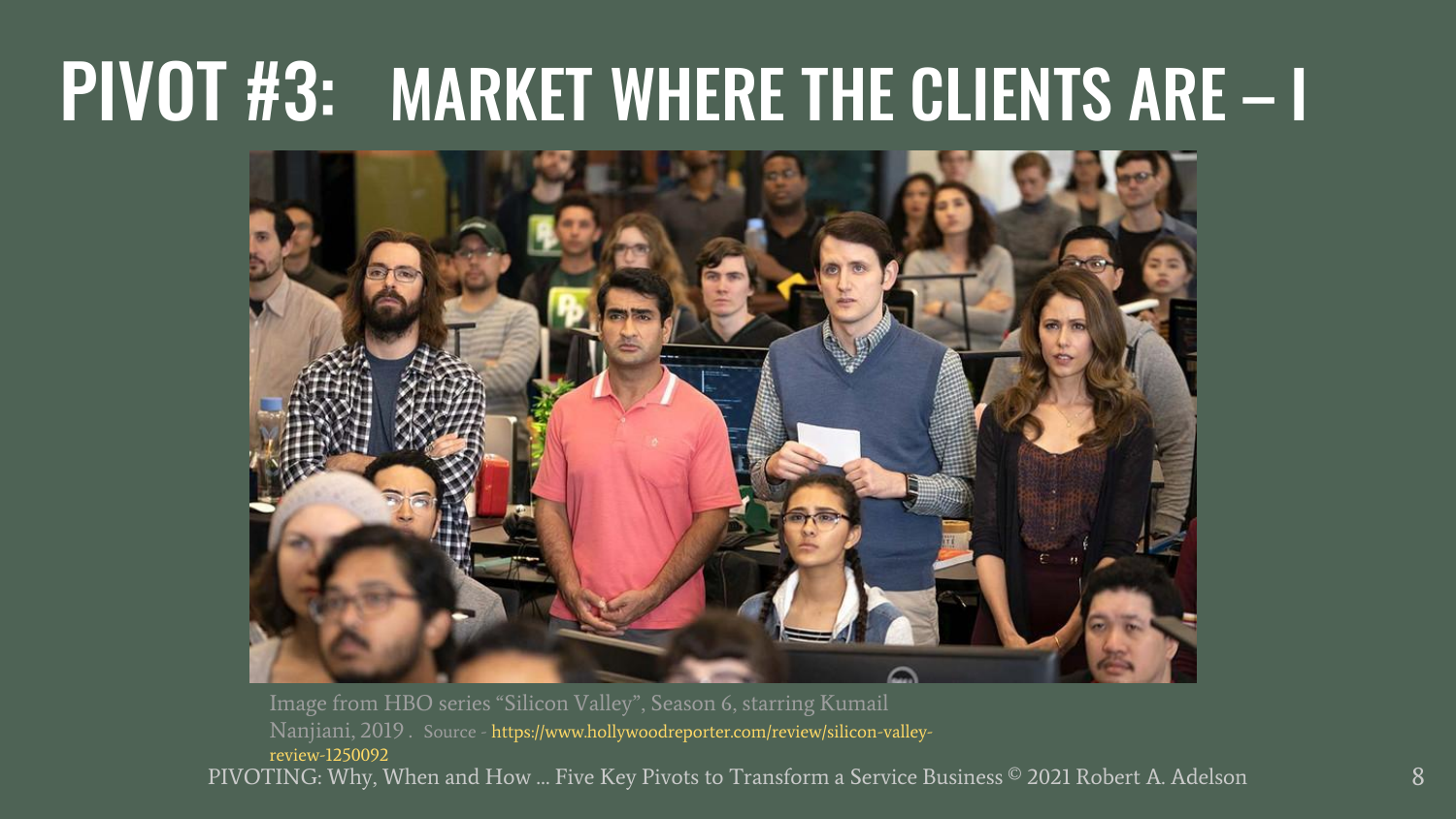### PIVOT #3: MARKET WHERE THE CLIENTS ARE – I

Changing the spaces and locations, where you devote your market outreach time, from -

- Focus on other professionals to refer work
- Recognizing they are, in fact, your competition

- Focus on trade groups that service your intended startup and small company clients
- Attending events with topics likely to attract CEOs and decision makers of prospective startup clients
- So that you are spending your marketing time and making your marketing pitch directly to clients who benefit from your services & amp; could hire you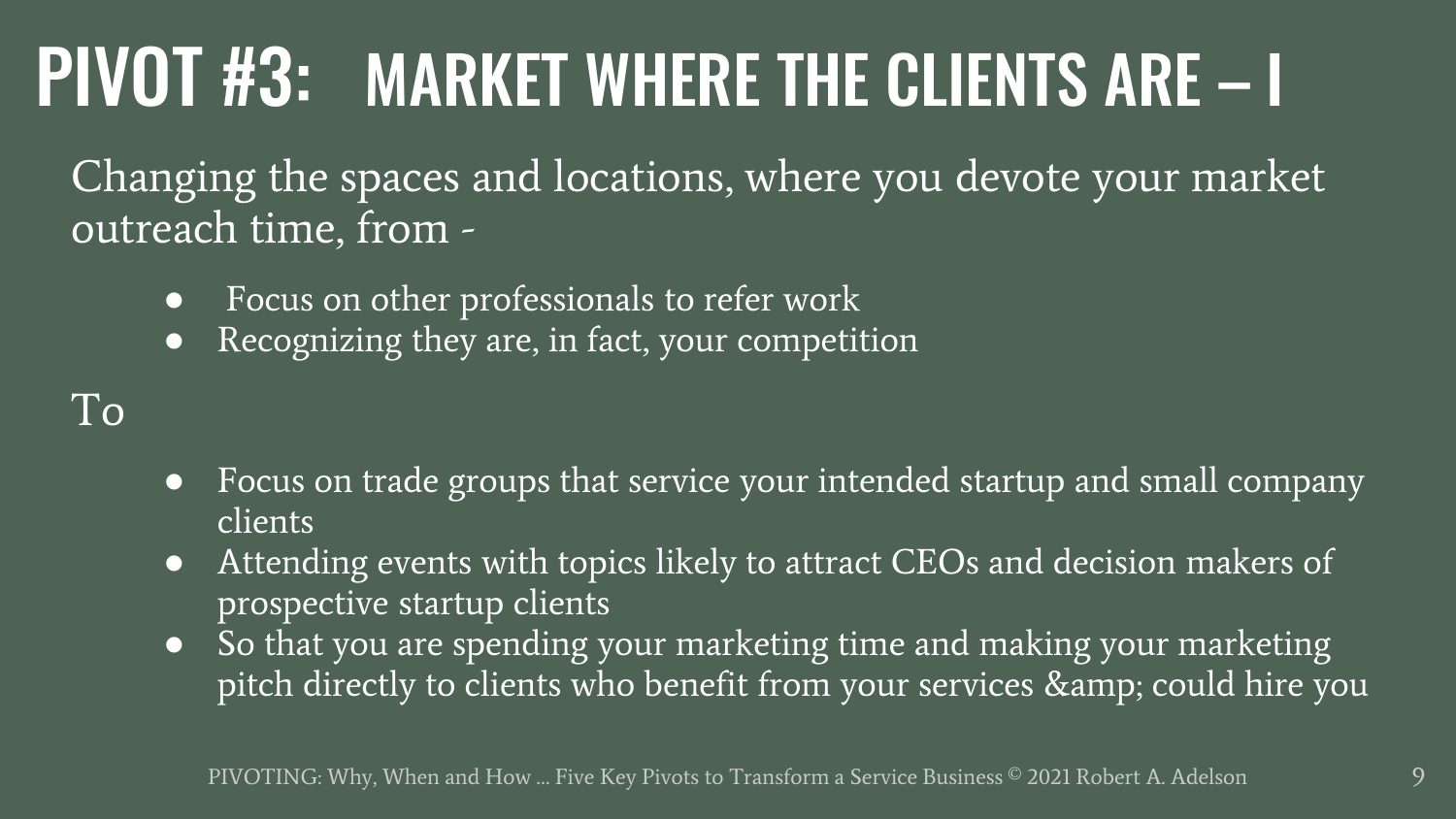#### PIVOT #4: CHANGE TARGET & BUSINESS MODEL - II



Gooding Jr. and Tom Cruise, 1996 . Source - https://cinapse.co/columbia[classics-4k-uhd-collection-vol-1-review-part-2-of-2-1982-1996-4785e62c4e74](https://cinapse.co/columbia-classics-4k-uhd-collection-vol-1-review-part-2-of-2-1982-1996-4785e62c4e74)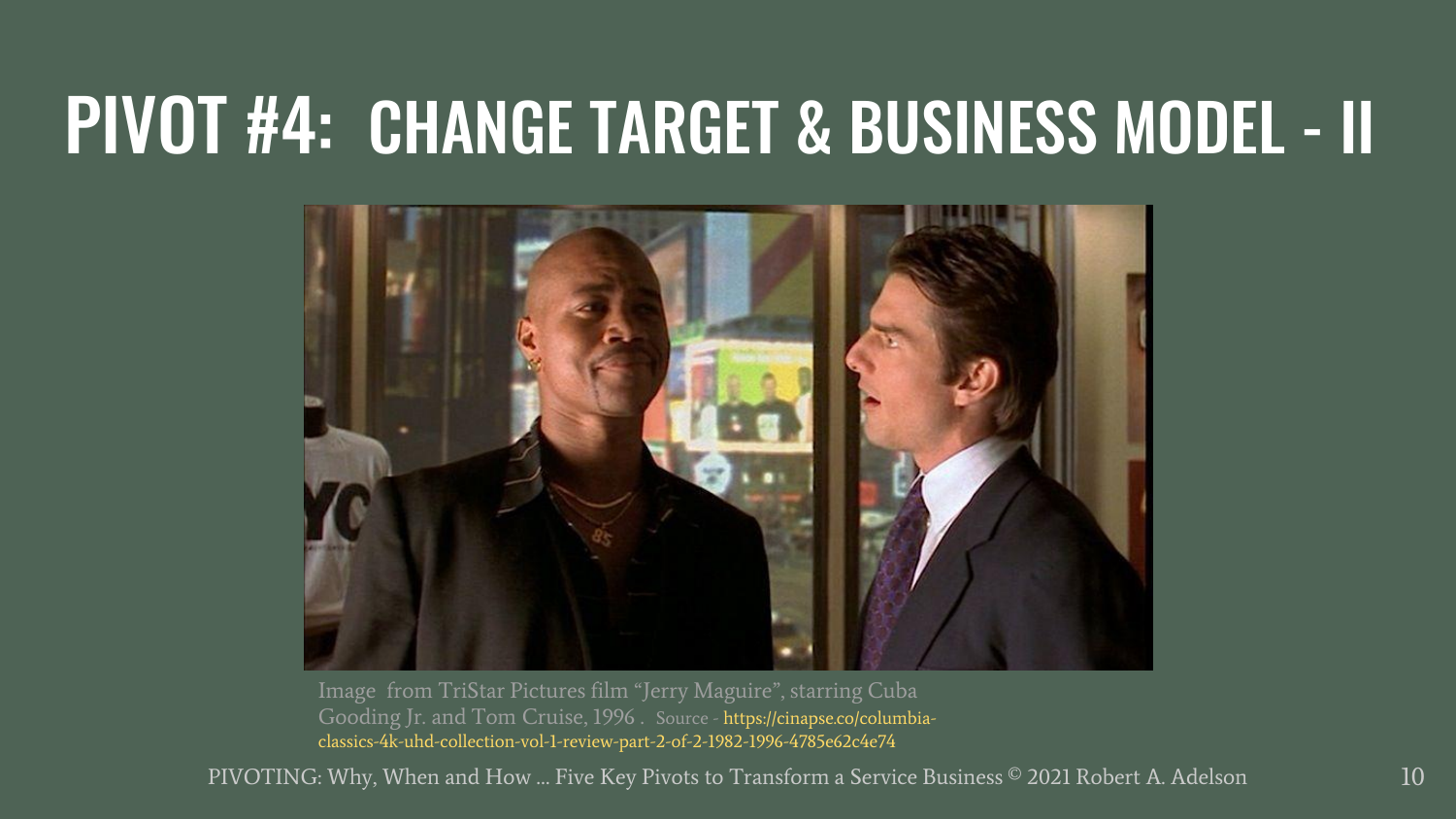### PIVOT #4: CHANGE TARGET & BUSINESS MODEL - II

It is still possible to market to, and gain patronage from, big companies…

However, in doing so, recognizing the need to …

Change the Client Targets and Business Model from -

- Marketing solely to the companies for their needs
- Seeking to reach out to company decision makers
- Seeking to perform services for the companies

- Marketing to the company executives to provide personal services to the individual executives
- Recognizing that executives are both an under served market & less competition
- Market pitch based on level of service for executive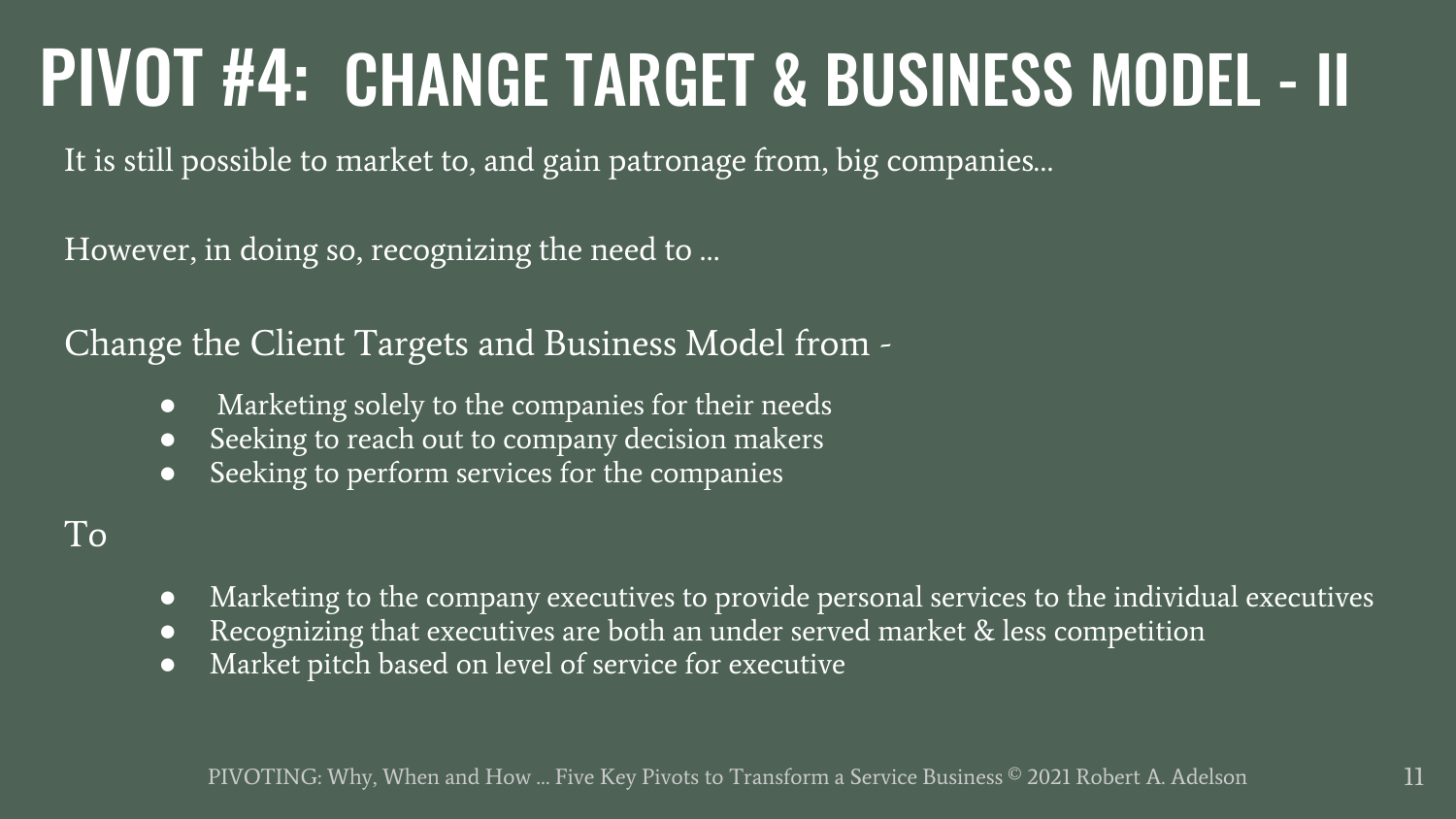### PIVOT #5: MARKET WHERE THE CLIENTS ARE – II



"Google" – Source<https://www.seroundtable.com/google-outreach-23093.html>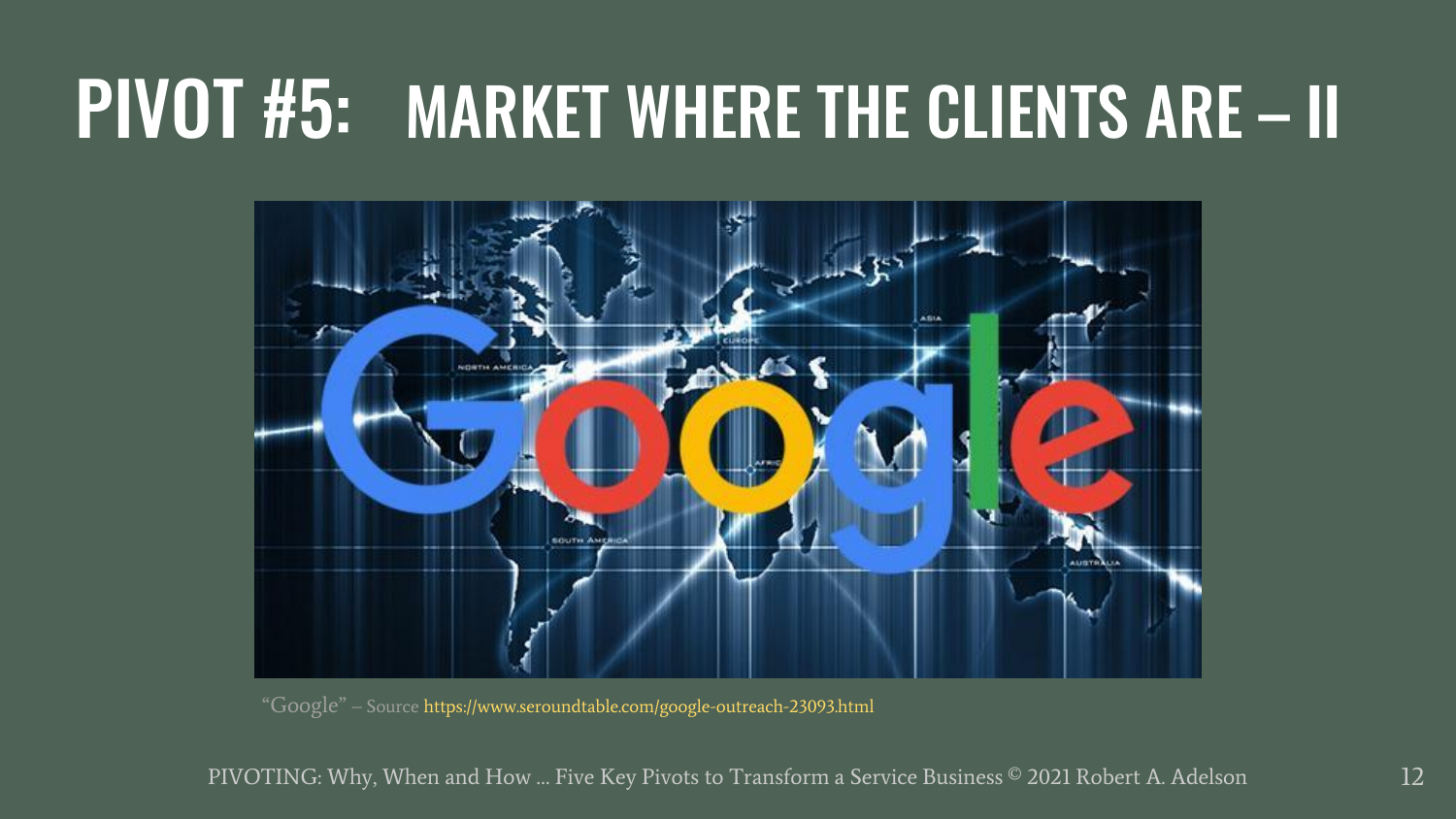### PIVOT #5: MARKET WHERE THE CLIENTS ARE – II

To reach executives, a new outreach approach is needed...

Changing the spaces and locations, where you devote your market outreach time, from -

- Trade groups and Networking sessions
- Venues that don't attract C-level executives
- Venues not focused on executive's personal needs

- Online website focused on executive needs
- Online published articles on executive needs
- Enabling executives in need of services to search online & directly seek out & hire those services